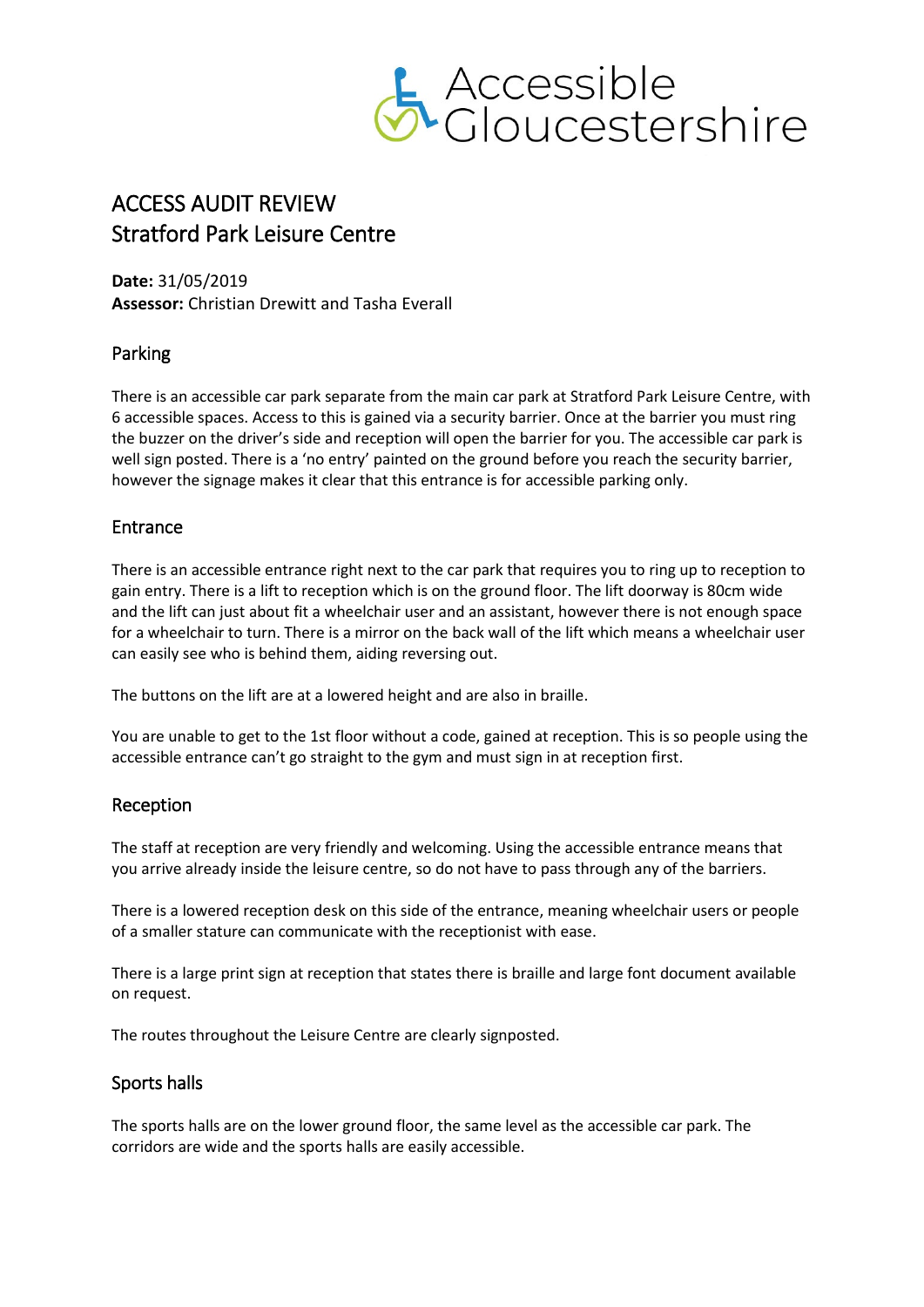## Viewing Area

On immediate entry to the Leisure Centre there is a balcony overlooking a large sports hall. The wall of the balcony is made of glass, this enables the wall to be at a safe height, but also allow wheelchair users and people of a smaller stature to view the sports hall.

# Café

The café is immediately on the left as you enter through the standard entrance. Approaching from the accessible entrance, it is to the right of reception and requires entry through the gates, which a member of reception gladly operates for you when they see you waiting.

The layout of the café is open plan and spacious, so can be navigated around with ease. There are tables at different heights and sizes and there was one table which only had 2 chairs at it, meaning there was space for a wheelchair to fit in without anything having to be moved.

The left half of the counter is at a lowered height suitable for wheelchair users and people of a smaller stature.

#### **Lockers**

There are both larger and smaller lockers, situated at higher and lower levels. The larger lockers are big enough to fit crutches or prosthetic limbs.

## Changing Rooms

There are unisex, female and male changing rooms. Within the unisex changing room there is one accessible changing room and one changing-places facility.

There is a sign at the entrance to the changing rooms that states not to enter with outside shoes on and that there are shoe covers available. This shows there is a good hygiene standard upheld.

#### *Accessible Changing Room*

The accessible changing room is located to the right of the entrance to the unisex changing rooms. It is large with plenty of space for a wheelchair user and an assistant. However, there are no grab rails within this changing room, meaning people with limited mobility would struggle to hold themselves up while getting changed. There is a bench along the length of the wall which is 470mm deep, meeting minimum requirements.

There is also a baby changing facility in this changing room.

#### *Changing Places Facility*

There is a changing places facility located in the unisex changing rooms. There is an adjustable adult size changing bench in the changing places facility and a portable ceiling lift with a tracking system.

There is a W/C in this facility with a commode to aid people with limited mobility. The emergency pull cord is on the right of the toilet. The highest ring-pull on the emergency pull cord is in line with the drop-down grab-rail when it is in its lowered position, meaning it may be difficult for an individual to pull from a seated position.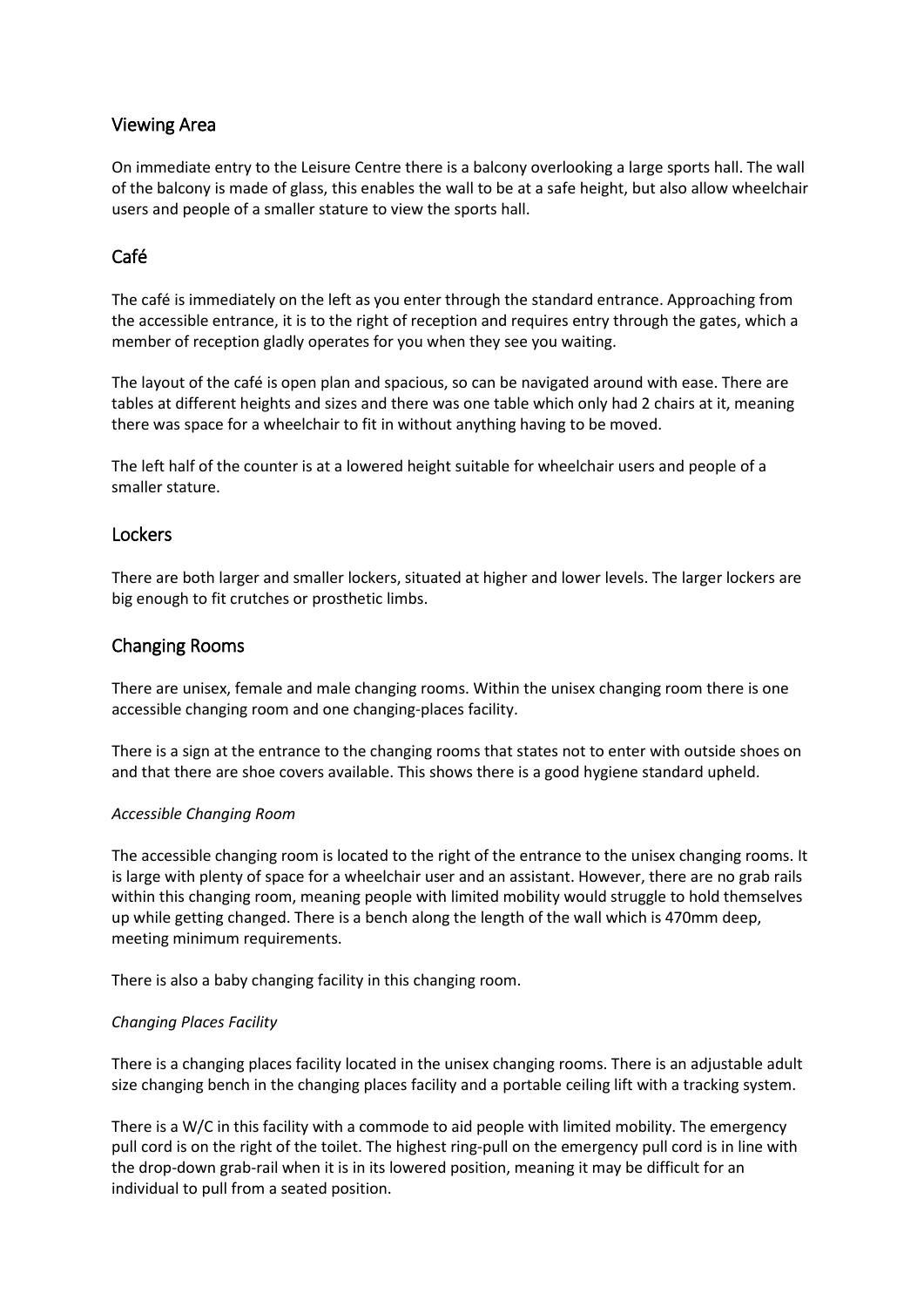There is also a shower in the changing places facility that has a tip up seat attached to the wall with a fold down grab-rail on the right of it. The shower is on the left with the shower dials at a lowered height and with a large handle for ease of use and temperature changing. The shower head is removable and adjustable and there is a vertical grab rail on the right of the shower.

#### Showers

The standard shower cubicles in the unisex changing rooms are very small with the doorways only 560mm wide. This means that a wheelchair is unlikely to be able to fit through. This leaves a wheelchair user or person with limited mobility with the only options of using a communal showering area or the changing places shower.

#### Accessible Toilet

There is a large accessible toilet located just before the entrance to the unisex changing rooms. The dimensions of the toilet are 2460mm x 2340mm and the width of the doorway is 900mm. This leaves plenty of turning space for a wheelchair user and room for an assistant.

There is a grab rail on the door for ease of opening and closing.

The toilet is in the middle of the room with drop-down grab-rails on either side, meaning there is transfer space on both sides. On the right as you face the toilet there is 900mm transfer space between the toilet and the wall and on the left there is 770mm transfer space. There would be 1000mm transfer space on this side however there is a sanitary waste bin against the wall. The toilet seat is 46cm from the ground which is slightly too low and may cause a wheelchair user difficulty when transferring back to their wheelchair.

There is an emergency pull-cord on the right of the toilet as you sit down. The bottom ring is 10cm from the ground which meets minimum requirements, however the second ring-pull is 74cm from the ground which is slightly too low.

The amenities within the toilet are all at a lowered height however there is no coat hook.

## Swimming Pool

Entrance to the swimming pool is gained from the changing rooms. There are gradual steps into the pool as well as a ladder. The steps make access for an individual with limited mobility much easier. The steps are of contrasting colour to the pool floor, this makes it easier the visually impaired to identify the steps.

This facility also has a pool hoist for wheelchair users.

There is a seating area to the left of the pool, however it is not wheelchair accessible. Wheelchair users who wish to view the pool can do so via the café.

#### Evacuation Procedure

There are evacuation procedure forms that a disabled individual can fill out upon entrance to the leisure centre. These are offered to regular users of the leisure centre but can be requested by anyone. These forms identify the needs of an individual and where they will be in the building